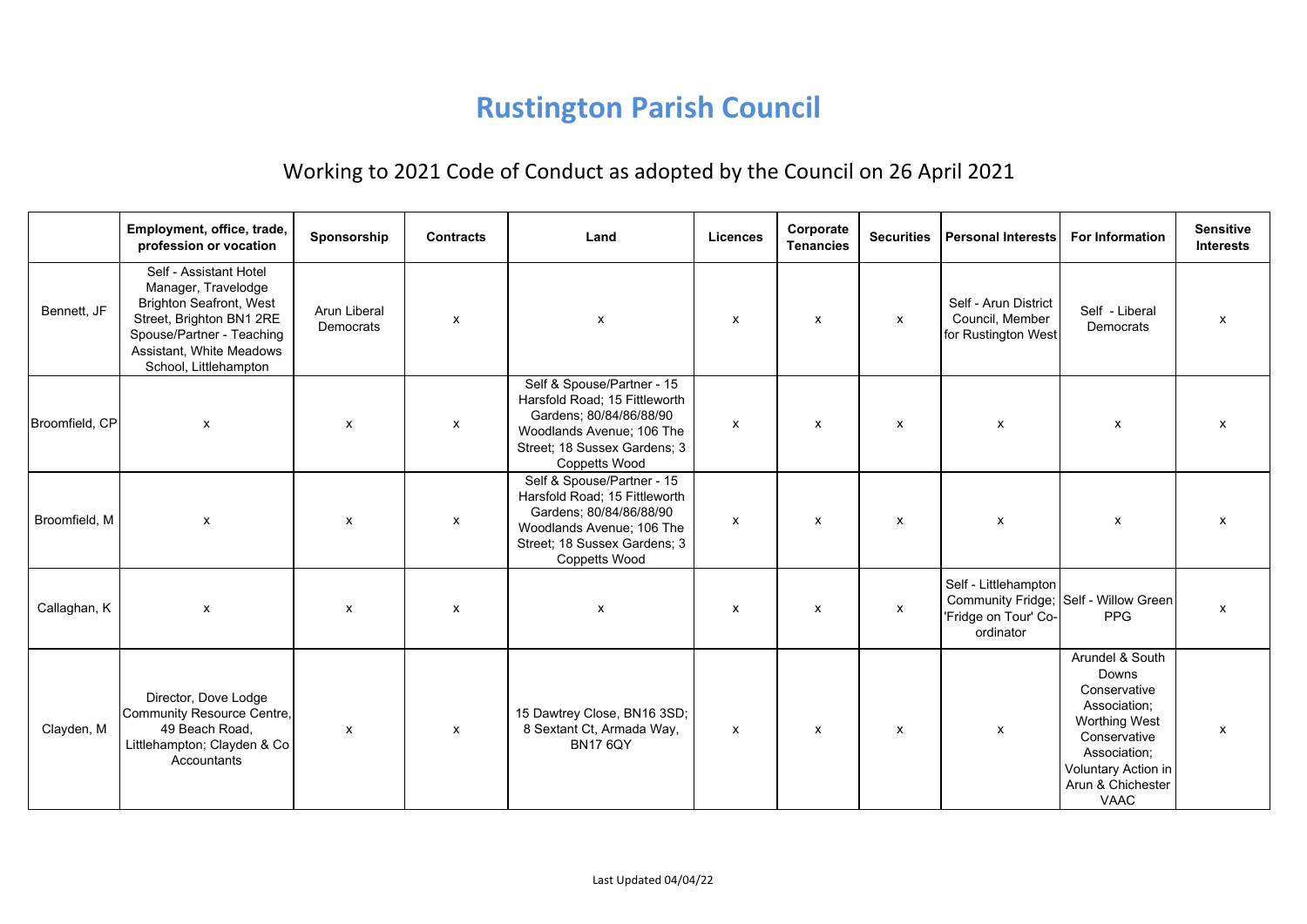| Ceiriog-<br>Hughes, JE | $\boldsymbol{\mathsf{x}}$                               | x                         | $\mathsf{x}$              | Brick post box & land in The<br>Street, Rustington                          | X                                             | X                         | x            | $\mathsf{x}$                                                                                                                                                                                                   | X                                                                                            | $\boldsymbol{\mathsf{x}}$              |
|------------------------|---------------------------------------------------------|---------------------------|---------------------------|-----------------------------------------------------------------------------|-----------------------------------------------|---------------------------|--------------|----------------------------------------------------------------------------------------------------------------------------------------------------------------------------------------------------------------|----------------------------------------------------------------------------------------------|----------------------------------------|
| Cooper, Alison         | Self & Spouse/Partner -<br>Clipper Street (Surf 50 Ltd) | $\pmb{\mathsf{x}}$        | $\boldsymbol{\mathsf{x}}$ | Self & Spouse/Partner - 27<br>Bushby Avenue, BN16 2BY;                      | Unit 1, 112<br>The Street,<br><b>BN16 3DA</b> | $\mathsf{x}$              | $\mathsf{x}$ | Self - Arun District<br>Councillor; West<br><b>Sussex County</b><br>Councillor;<br>Rustington<br>Chamber of Trade<br>Spouse/Partner -<br><b>Arun District</b><br>Councillor;<br>Rustington<br>Chamber of Trade | Self - Conservative<br>Party, West<br>Worthing<br>Conservative Assn;<br>Sea Estate<br>Member | X                                      |
| Cooper,<br>Andrew      | Self & Spouse/Partner -<br>Clipper Street (Surf 50 Ltd) | $\pmb{\mathsf{x}}$        | $\boldsymbol{\mathsf{x}}$ | Self & Spouse/Partner - 27<br>Bushby Avenue, BN16 2BY;                      | Unit 1, 112<br>The Street,<br><b>BN16 3DA</b> | X                         | $\mathsf{x}$ | Self - Arun District<br>Councillor;<br>Rustington<br>Chamber of Trade<br>Spouse/Partner -<br><b>Arun District</b><br>Councillor; West<br><b>Sussex County</b><br>Councillor;<br>Rustington<br>Chamber of Trade | Self - Arundel &<br>South Downs<br>Conservative Assn;<br>Sea Estate<br>Member                | X                                      |
| Gregory, P             | Retired                                                 | $\boldsymbol{\mathsf{x}}$ | $\boldsymbol{\mathsf{x}}$ | Self & Spouse/Partner - 18<br>Broadmark Lane BN16 2HJ                       | X                                             | X                         | x            | $\mathsf{x}$                                                                                                                                                                                                   | Self - Arun District<br>Councillor; Liberal<br>Democrat                                      | $\mathsf{x}$                           |
| Grevett, RS            | Retired                                                 | X                         | $\mathsf{x}$              | Self & Spouse/Partner - 3<br>Overstrand Avenue,<br>Rustungton               | x                                             | $\boldsymbol{\mathsf{x}}$ | $\mathsf{x}$ | Spouse/Partner -<br>Governor, Georgian<br><b>Gardens Primary</b><br>School, Rustington                                                                                                                         | $\mathsf{x}$                                                                                 | $\mathsf{x}$                           |
| Partridge, S           | $\boldsymbol{\mathsf{x}}$                               | $\mathsf{x}$              | $\mathsf{x}$              | April Cottage, Burmill Mews<br>BN16 3RD; 1 Burmill Mews,<br><b>BN16 3RD</b> | $\pmb{\mathsf{X}}$                            | $\mathsf{x}$              | $\mathsf{x}$ | $\mathsf{x}$                                                                                                                                                                                                   | $\boldsymbol{\mathsf{x}}$                                                                    | $\boldsymbol{\mathsf{x}}$              |
| Revell, ME             | X                                                       | $\pmb{\mathsf{X}}$        | $\boldsymbol{\mathsf{x}}$ | Х                                                                           | X                                             | $\mathsf{x}$              | $\mathsf{x}$ | $\pmb{\chi}$                                                                                                                                                                                                   | $\pmb{\mathsf{X}}$                                                                           | Agreed by the<br>Monitoring<br>Officer |